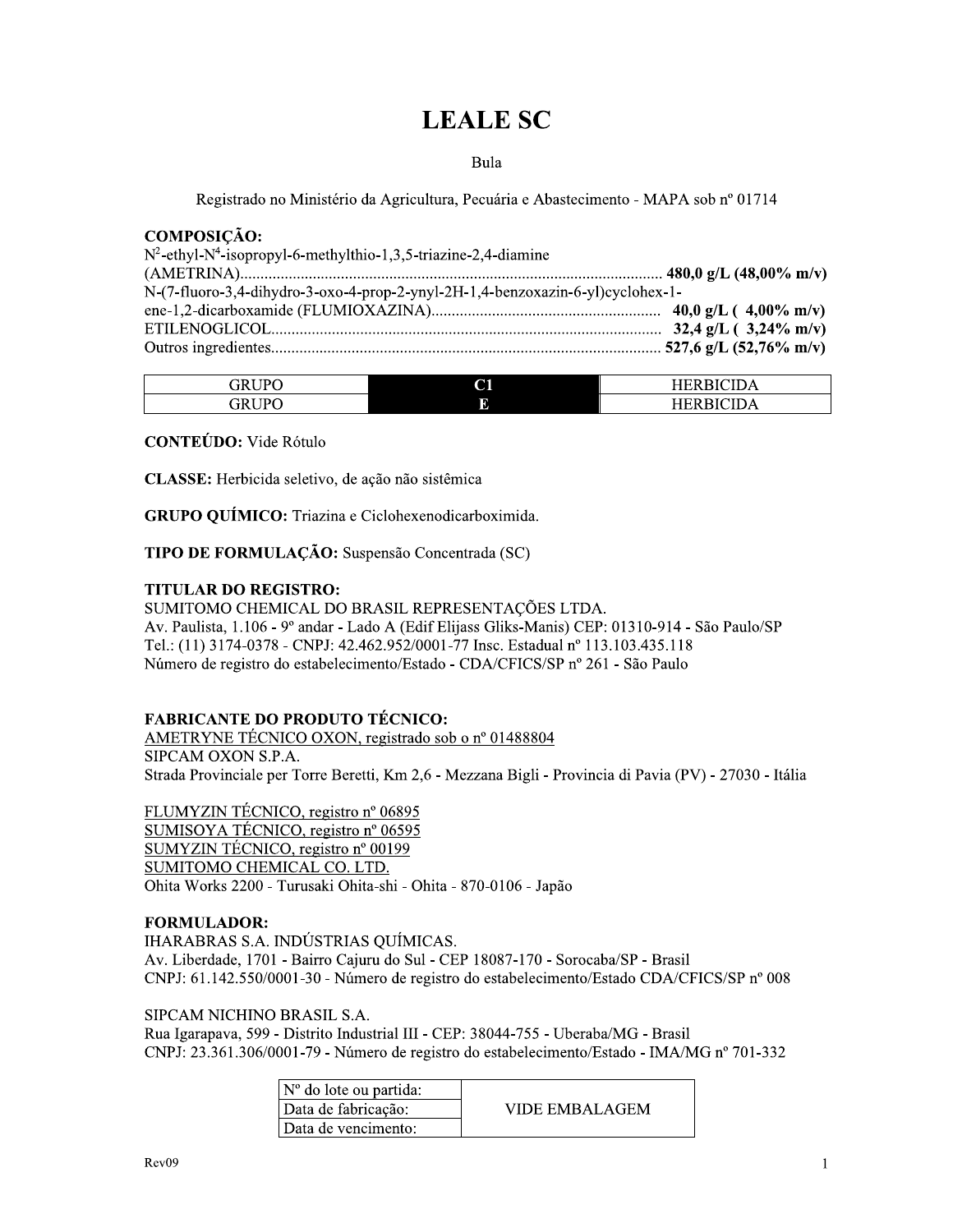# ANTES DE USAR O PRODUTO LEIA O RÓTULO, A BULA E A RECEITA AGRONÔMICA E **CONSERVE-OS EM SEU PODER.**

# É OBRIGATÓRIO O USO DE EQUIPAMENTOS DE PROTEÇÃO INDIVIDUAL. PROTEJA-SE.

# É OBRIGATÓRIA A DEVOLUCÃO DA EMBALAGEM VAZIA.

Indústria Brasileira

# CLASSIFICAÇÃO TOXICOLÓGICA - CATEGORIA 5 - PRODUTO IMPROVÁVEL DE **CAUSAR DANO AGUDO**

# CLASSIFICAÇÃO DO POTENCIAL DE PERICULOSIDADE AMBIENTAL: CLASSE II -PRODUTO MUITO PERIGOSO AO MEIO AMBIENTE

Cor da faixa: Azul PMS Blue 293 C



# **INSTRUÇÕES DE USO:**

| <b>CULTURAS</b>    | <b>PLANTAS INFESTANTES</b><br>Nome comum / Nomes<br>científicos                                                                                                                                                                                                                                                                  | <b>MODALIDADE</b><br>DE APLICAÇÃO                                                  | <b>DOSE</b>                    | <b>VOLUME</b><br>DE CALDA | Nº MÁXIMO<br>DE<br><b>APLICAÇÕES</b> |
|--------------------|----------------------------------------------------------------------------------------------------------------------------------------------------------------------------------------------------------------------------------------------------------------------------------------------------------------------------------|------------------------------------------------------------------------------------|--------------------------------|---------------------------|--------------------------------------|
| Cana-de-<br>açúcar | Capim-colchão ou milha<br>Digitaria nuda,<br>Digitaria horizontalis<br>Capim-colonião<br>Panicum maximum<br>Capim-marmelada ou papua<br>Brachiaria plantaginea<br>Corda-de-viola<br>Ipomoea quamoclit,<br>Ipomoea purpúrea<br>Ipomoea heredifolia<br>Ipomoea grandifolia<br>Leiteira ou amendoim-bravo<br>Euphorbia heterophylla | Pré-emergência da<br>cana-de-açúcar e<br>das plantas<br>daninhas em área<br>total. | 3,0 a 4,0 L<br>$p.c./ha^{(1)}$ | 180 a 200<br>L/ha         |                                      |

 $(1)$ utilizar as doses menores em solos mais leves (arenosos) e as doses maiores em solos mais pesados (argilosos)

(2) Efetuar o controle de *Ipomoea hederifolia* somente em solos leves (arenosos).

# NÚMERO, ÉPOCA E INTERVALO DE APLICAÇÃO:

Fazer 01 (uma) aplicação na época recomendada.

Aplicar o LEALE SC após o plantio dos toletes da cana-de-açúcar ou logo após o corte (cana-soca), antes da emergência da cultura e das plantas daninhas. Em caso da cana-soca, as plantas daninhas de preferência não devem estar germinadas no momento da aplicação ou estar no máximo em estádio de pósemergência precoce (folhas largas com 2 a 4 folhas e gramíneas antes do perfilhamento). Não utilizar o produto em períodos prolongados de seca.

# **MODO DE APLICAÇÃO:**

Via terrestre: LEALE SC deve ser aplicado dando cobertura uniforme sobre o solo bem preparado, livre de torrões e sem cobertura vegetal. Aplicar com pulverizador tratorizado ou costal manual, munido de bicos adequados, utilizando volume de calda de 180 a 200 litros de calda/ha, mantendo sempre o sistema de agitação do pulverizador em funcionamento durante a aplicação. Em caso de aplicação com  $Rev09$  $\overline{2}$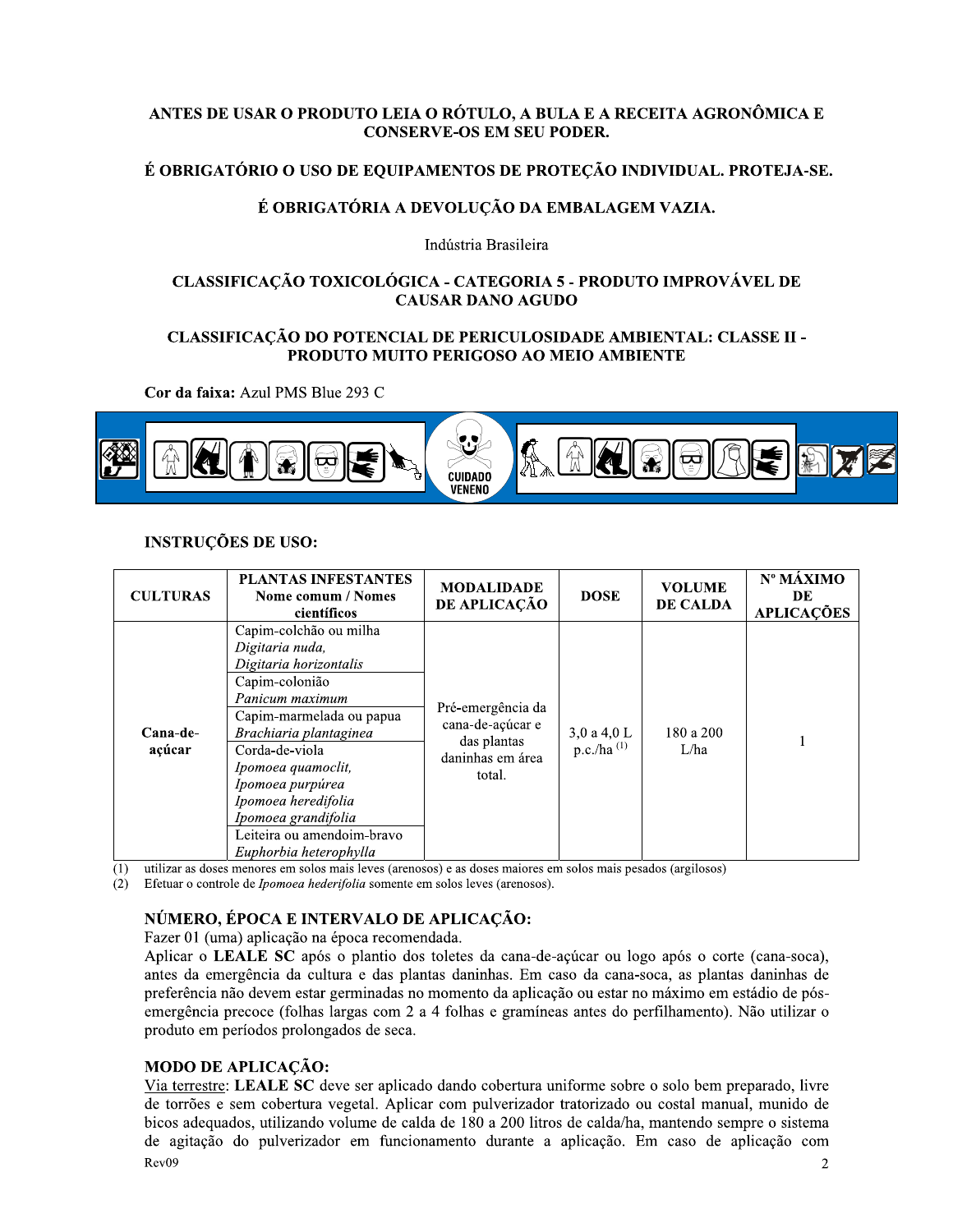pulverizadores tratorizados dotado com barra/bicos, recomenda-se o uso de bicos cônicos tipo D2, D3 ou séries X2, X3, e pressão de 80 a 150 lbs/pol<sup>2</sup> dependendo o tipo do equipamento utilizado. Deve-se regular o pulverizador de tal forma que a altura da barra fique a 50 cm acima do solo, e a distância entre bicos de 50 cm entre si. A densidade das gotas deve estar no mínimo entre 50 a 70 gotas/cm<sup>2</sup>, com diâmetro médio de 250 a 300 micras. Para o preparo da calda, inicialmente diluir a quantidade necessária do LEALE SC em um tanque auxiliar contendo água limpa. Em seguida encher o reservatório do pulverizador até a metade da capacidade do tanque. Adicionar a solução preparada ao tanque do pulverizador, e completar com água limpa, mantendo o agitador do pulverizador ligado.

Usando-se outros tipos de equipamento, procurar obter uma cobertura uniforme em toda a parte aérea das plantas.

Condições climáticas no momento da aplicação: Ventos de até 8 Km/h, temperatura inferior à 27°C e Umidade Relativa acima de 70%, visando reduzir ao mínimo, perdas por deriva ou evaporação. O diâmetro de gotas deve ser ajustado para cada volume de aplicação (L/ha), para proporcionar a adequada densidade de gotas.

Via aérea: LEALE SC pode ser aplicado através de aeronaves agrícolas equipadas com barra/bico ou atomizador rotativo Micronair.

Volume de aplicação: 30 - 40 L/ha de calda/ha.

Altura do Voo: Com barra =  $2$  a  $3$  m acima da cultura.

Com Micronair =  $3a4m$  acima da cultura.

Largura da faixa de deposição efetiva: Com barra =  $15$  m.

Com Micronair =  $18$  a 20 m.

Tamanho/densidade de gotas: 200 - 250 micras, com mínimo de 20 a 30 gotas/cm<sup>2</sup>.

No caso de barra, usar bicos cônicos pontas  $D_6$  a  $D_{12}$ , Discos (Core inferior a 45°).

No caso do Micronair, o número de atomizadores pode variar conforme o tipo do equipamento (AU 3.000 ou AU 5.000 ou outro) e tipo da aeronave. Para o ajuste da unidade restritora variável (VRU), pressão e ângulo das pás, seguir a tabela sugerida pelo fabricante.

O sistema de agitação do produto no interior do tanque deve ser mantido em funcionamento durante toda aplicação.

Seguir sempre as boas práticas de aplicação, tais como: manter a agitação constante da calda no interior do tanque; pulverizar quando não houver vento ou pelo menos que a velocidade do vento seja inferior a 8 Km/h e sem rajadas, umidade relativa do ar superior a 70% e temperatura inferior a 27°C visando reduzir as perdas por deriva e evaporação.

#### **INTERVALO DE SEGURANÇA:**

Cana-de-açúcar: 180 dias

#### **INTERVALO DE REENTRADA DE PESSOAS NAS CULTURAS E ÁREAS TRATADAS:**

Não entre na área em que o produto foi aplicado antes da secagem completa da calda (no mínimo 24 horas após a aplicação). Caso necessite de entrar antes desse período, utilize os equipamentos de proteção individual (EPIs) recomendados para o uso durante a aplicação.

#### **LIMITAÇÕES DE USO:**

Fitotoxicidade: O produto quando utilizado de acordo com as recomendações não causa fitotoxicidade à cultura.

#### INFORMAÇÕES SOBRE OS EQUIPAMENTOS DE PROTEÇÃO INDIVIDUAL A SEREM **UTILIZADOS:**

VIDE DADOS RELATIVOS À PROTEÇÃO DA SAÚDE HUMANA.

INFORMAÇÕES SOBRE OS EQUIPAMENTOS DE APLICAÇÃO A SEREM USADOS: Vide Modo de Aplicação

# DESCRICÃO DOS PROCESSOS DE TRÍPLICE LAVAGEM DA EMBALAGEM OU **TECNOLOGIA EQUIVALENTE:**

VIDE DADOS RELATIVOS À PROTEÇÃO DO MEIO AMBIENTE.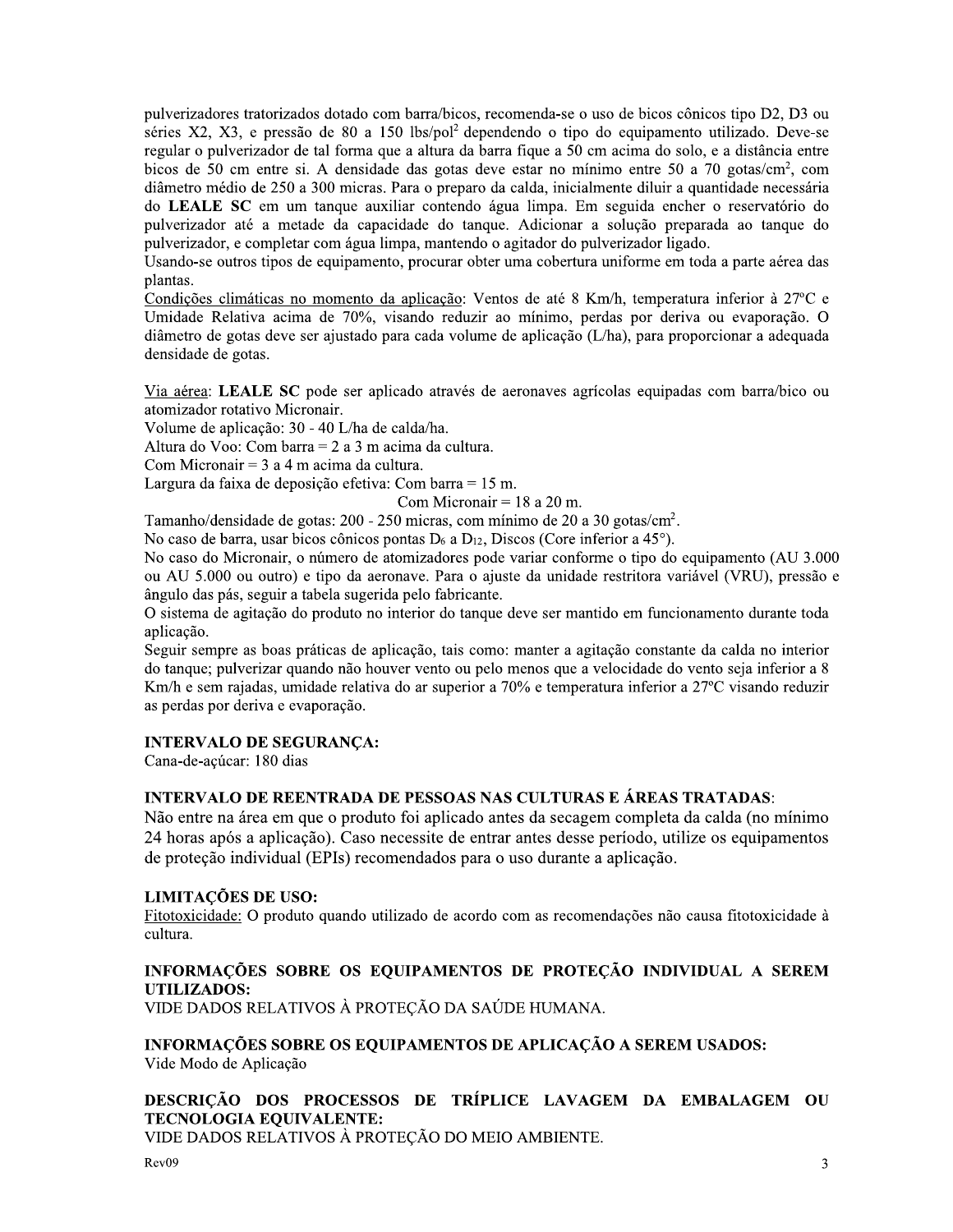# $\mathbb{R}^2$ INFORMAÇÕES SOBRE OS PROCEDIMENTOS PARA A DEVOLUÇÃO, DESTINAÇÃO, TRANSPORTE, RECICLAGEM, REUTILIZAÇÃO E INUTILIZAÇÃO DAS EMBALAGENS VAZIAS:<br>VIDE DADOS RELATIVOS À PROTEÇÃO DO MEIO AMBIENTE. INFORMAÇÕES SOBRE OS PROCEDIMENTOS PARA A DE<br>
TRANSPORTE, RECICLAGEM, REUTILIZAÇÃO E INUTILIZ<br>
VAZIAS:<br>
VIDE DADOS RELATIVOS À PROTEÇÃO DO MEIO AMBIENTE.<br>
INFORMAÇÕES SOBRE OS PROCEDIMENTOS PARA A DEVOI<br>
PRODUTOS IMPRÓPRIO INFORMAÇÕES SOBRE OS PROCEDIMENTOS PARA A DE<br>
TRANSPORTE, RECICLAGEM, REUTILIZAÇÃO E INUTILIZ<br>
VAZIAS:<br>
VIDE DADOS RELATIVOS À PROTEÇÃO DO MEIO AMBIENTE.<br>
INFORMAÇÕES SOBRE OS PROCEDIMENTOS PARA A DEVOI<br>
PRODUTOS IMPRÓPRIO

# INFORMAÇÕES SOBRE OS PROCEDIMENTOS PARA A DEVOLUÇÃO E DESTINAÇÃO DE PRODUTOS IMPRÓPRIOS PARA UTILIZAÇÃO OU EM DESUSO:<br>VIDE DADOS RELATIVOS À PROTEÇÃO DO MEIO AMBIENTE.

# RECOMENDAÇÕES PARA O MANEJO DA RESISTENCIA A HERBICIDAS

O uso sucessivo de herbicidas do mesmo mecanismo de ação para o controle do mesmo alvo pode contribuir para o aumento da população da planta daninha alvo resistente a esse mecanismo de ação, levando a perda de eficiencia do produto e um consequente prejuizo.

Como pratica de manejo de resistencia de plantas daninhas e para evitar os problemas com a resistencia, seguem algumas recomendações:

- Rotação de herbicidas com mecanismos de ação distintos do Grupo E e do Grupo C1 para o controle do mesmo alvo, quando apropriado.
- $\bullet$  Adotar outras praticas de controle de plantas daninhas seguindo as boas praticas agricolas.
- $\bullet$  Utilizar as recomendações de dose e modo de aplicação de acordo com a bula do produto.
- Sempre consultar um engenheiro agronomo para o direcionamento das principais estrategias regionais para o manejo de resistencia e a orientação tecnica da aplicação de herbícidas.
- Informações sobre possíveis casos de resistência em plantas daninhas devem ser consultados e/ou, informados a Sociedade Brasileira da Ciencia das Plantas Daninhas (SBCPD: www.sbcpd.org), Associação Brasileira de Ação a Resistência de Plantas Daninhas aos Herbicidas (HRAC-BR: www.hrac-br.org), Ministério da Agricultura, Pecuária e Abastecimen  $(MAPA:$ www.agricultura.gov.br).

# DADOS RELATIVOS À PROTEÇÃO DA SAÚDE HUMANA:

# ANTES DE USAR O PRODUTO, LEIA COM ATENÇÃO AS INSTRUÇÕES DA BULA.

#### Ĺ. PRECAUÇOES GERAIS:

 $\mathbf{r}$ 

- Produto para uso exclusivamente agrícola.
- O manuseio do produto deve ser realizado apenas por trabalhador capacitado.
- Nao coma, nao beba e nao fume durante o manuseio e a aplicação do produto.
- Não transporte o produto juntamente com alimentos, medicamentos, rações, animais e pessoas.
- Nao manusele ou aplíque o produto sem os Equipamentos de Proteção Individual (EPI) recomendados.
- Não utilize equipamentos com vazamentos ou defeitos e não desentupa bicos, orificios e valvulas com a boca.
- Não utilize Equipamentos de Proteção Individual (EPI) danificados, umidos, vencidos ou com vida util fora da especificação. Siga as recomendações determinadas pelo fabricante.  $\ddot{\phantom{0}}$
- Não aplíque o produto perto de escolas, residencias e outros locais de permanencia de pessoas e de areas de criação de animais. Siga as orientações tecnicas específicas de um profissional habilitado.
- Caso ocorra contato acidental da pessoa com o produto, siga as orientações descritas em primeiros socorros e procure rapidamente um serviço medico de emergencia.
- Mantenha o produto adequadamente fechado, em sua embalagem original, em local trancado, longe do alcance de crianças e de animais.
- Os Equipamentos de Proteção Individual (EPI) recomendados devem ser vestidos na seguinte ordem: macacao, botas, avental, mascara, oculos, touca arabe e luvas.
- Seguir as recomendações do fabricante do Equipamento de Proteção Individual (EPI) com relação a forma de limpeza, conservação e descarte do EPI daníficado.

#### L. PRECAUÇOES DURANTE A PREPARAÇÃO DA CALDA:

- Utilize Equipamento de Proteção Individual (EPI): macacao com tratamento hidrorrepelente com mangas compridas passando por cima do punho das luvas e as pernas das calças por cima das botas;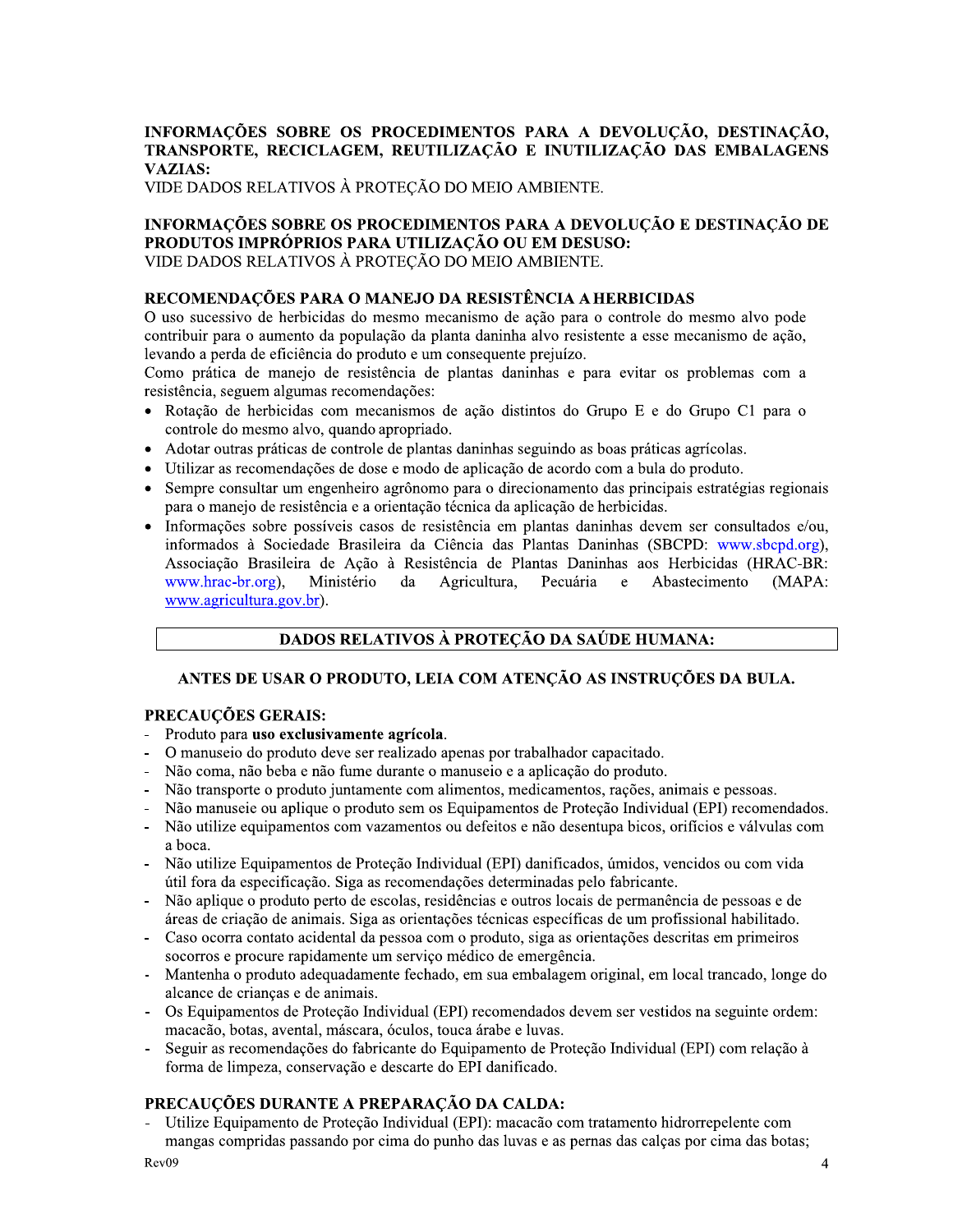botas de borracha; avental impermeável; máscara com filtro combinado (filtro químico contra vapores orgânicos e filtro mecânico classe P2 / ou P3 quando necessário); óculos de segurança com proteção lateral e luvas de nitrila.

- Manuseie o produto em local aberto e ventilado, utilizando os Equipamentos de Proteção Individual (EPI) recomendados.
- Ao abrir a embalagem, faça-o de modo a evitar respingos.

# PRECAUCÕES DURANTE A APLICAÇÃO DO PRODUTO:

- Evite ao máximo possível o contato com a área tratada.
- Aplique o produto somente nas doses recomendadas e observe o intervalo de segurança (intervalo de tempo entre a última aplicação e a colheita).
- Não permita que animais, crianças ou qualquer pessoa não autorizada entrem na área em que estiver sendo aplicado o produto.
- Não aplique o produto na presença de ventos fortes e nas horas mais quentes do dia, respeitando as melhores condições climáticas para cada região.
- Verifique a direção do vento e aplique de modo a não entrar contato, ou permitir que outras pessoas também entrem em contato, com a névoa do produto.
- Utilize equipamento de proteção individual (EPI): macação com tratamento hidrorrepelente com mangas compridas passando por cima do punho das luvas e as pernas das calças por cima das botas; botas de borracha: máscara com filtro combinado (filtro químico contra vapores orgânicos e filtro mecânico classe P2 / ou P3 quando necessário); óculos de segurança com proteção lateral; touca árabe e luvas de nitrila.

# PRECAUÇÕES APÓS A APLICAÇÃO DO PRODUTO:

- Sinalizar a área tratada com os dizeres: "PROIBIDA A ENTRADA. ÁREA TRATADA" e manter os avisos até o final do período de reentrada.
- Evite ao máximo possível o contato com a área tratada. Caso necessite entrar na área tratada com o produto antes do término do intervalo de reentrada, utilize os Equipamentos de Proteção Individual (EPI) recomendados para o uso durante a aplicação.
- Não permita que animais, crianças ou qualquer pessoa não autorizada entrem em áreas tratadas logo após a aplicação.
- Aplique o produto somente nas doses recomendadas e observe o intervalo de segurança (intervalo de tempo entre a última aplicação e a colheita).
- Antes de retirar os Equipamentos de Proteção Individual (EPI), sempre lave as luvas ainda vestidas para evitar contaminação.
- Mantenha o restante do produto adequadamente fechado em sua embalagem original, em local  $\overline{a}$ trancado, longe do alcance de crianças e animais.
- Tome banho imediatamente após a aplicação do produto e troque as roupas.
- Lave as roupas e os Equipamentos de Proteção Individual (EPI) separados das demais roupas da família. Ao lavar as roupas, utilizar luvas e avental impermeáveis.
- Após cada aplicação do produto faça a manutenção e a lavagem dos equipamentos de aplicação.
- Não reutilizar a embalagem vazia.
- No descarte de embalagens, utilize Equipamentos de Proteção Individual (EPI): macação com tratamento hidrorrepelente com mangas compridas, luvas de nitrila e botas de borracha.
- Os Equipamentos de Proteção Individual (EPI) recomendados devem ser retirados na seguinte ordem: touca árabe, óculos, avental, botas, macação, luvas e máscara.
- A manutenção e a limpeza do EPI devem ser realizadas por pessoa treinada e devidamente protegida.

**ATENÇÃO** 

"Pode ser nocivo se ingerido"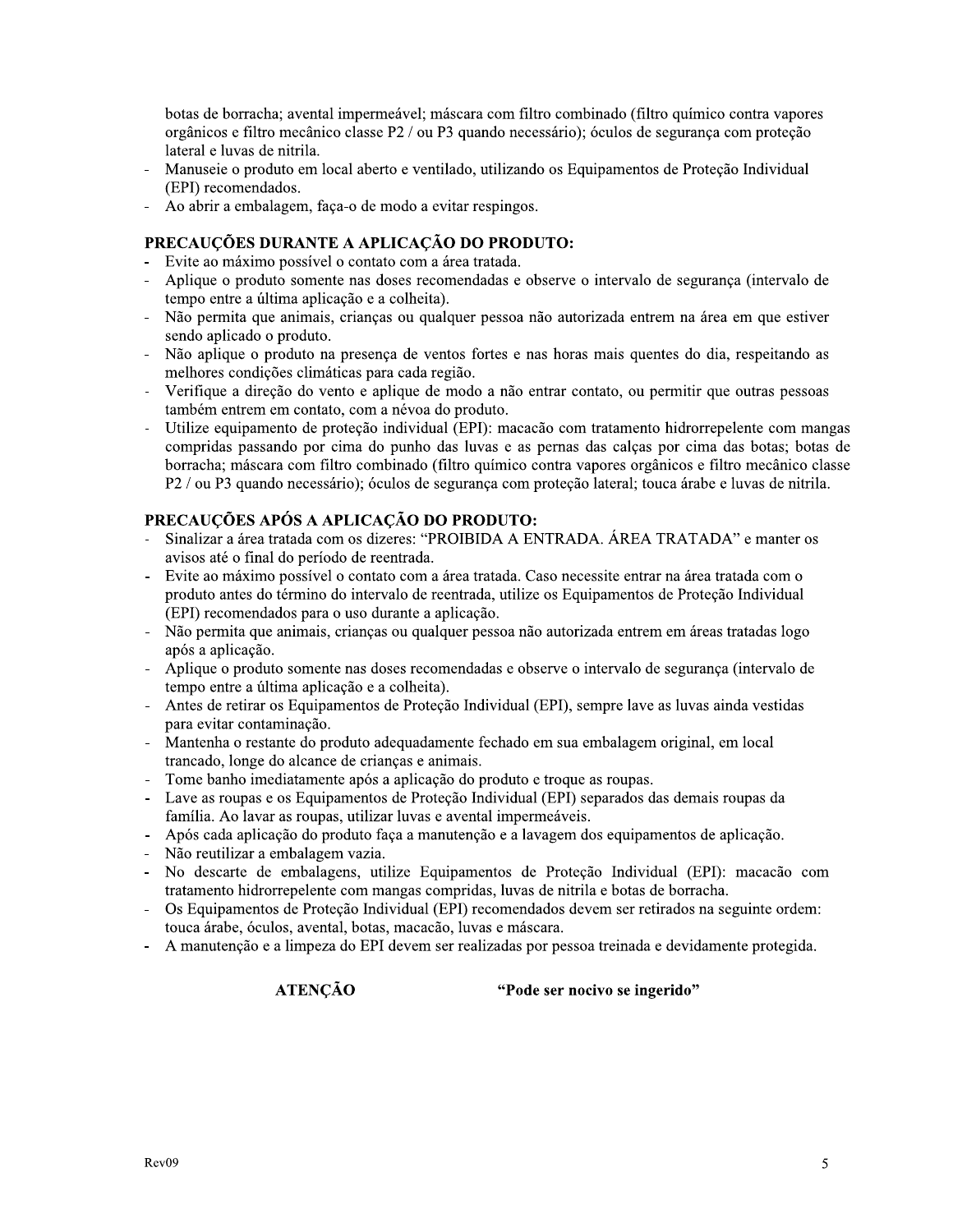PRIMEIROS SOCORROS: procure imediatamente um serviço médico de emergência levando a embalagem, rótulo, bula, folheto informativo e/ou receituário agronômico do produto.

Ingestão: se engolir o produto, não provoque vômito, exceto quando houver indicação médica. Caso o vômito ocorra naturalmente, deite a pessoa de lado. Não dê nada para beber ou comer.

Olhos: em caso de contato, lave com muita água corrente durante pelo menos 15 minutos. Evite que a água de lavagem entre no outro olho. Caso utilize lente de contato, deve-se retirá-la.

Pele: em caso de contato, tire toda a roupa e acessórios (cinto, pulseira, óculos, relógio, anéis, etc.) contaminados e lave a pele com muita água corrente e sabão neutro, por pelo menos 15 minutos.

Inalação: se o produto for inalado ("respirado"), leve a pessoa para um local aberto e ventilado.

A pessoa que ajudar deve se proteger da contaminação usando luvas e avental impermeáveis, por exemplo.

# - INTOXICAÇÕES POR LEALE SC -

#### **INFORMAÇÕES MÉDICAS**

| Grupo químico       | <b>Ametrina:</b> Triazina                                                                                                                                                                                                                                                                                                                                                                                                                                                                                                                                                                                                                                                                                                                                                                                                                                                                                                                                                                                                                                                                                                                                                                                                                                                                                                                                                                                                                                                                                                                                                                                                                                                                                                                                                                                                                                                                                                                                                                                                                                                                                                                                                                                                                                                                                                                                                          |
|---------------------|------------------------------------------------------------------------------------------------------------------------------------------------------------------------------------------------------------------------------------------------------------------------------------------------------------------------------------------------------------------------------------------------------------------------------------------------------------------------------------------------------------------------------------------------------------------------------------------------------------------------------------------------------------------------------------------------------------------------------------------------------------------------------------------------------------------------------------------------------------------------------------------------------------------------------------------------------------------------------------------------------------------------------------------------------------------------------------------------------------------------------------------------------------------------------------------------------------------------------------------------------------------------------------------------------------------------------------------------------------------------------------------------------------------------------------------------------------------------------------------------------------------------------------------------------------------------------------------------------------------------------------------------------------------------------------------------------------------------------------------------------------------------------------------------------------------------------------------------------------------------------------------------------------------------------------------------------------------------------------------------------------------------------------------------------------------------------------------------------------------------------------------------------------------------------------------------------------------------------------------------------------------------------------------------------------------------------------------------------------------------------------|
|                     | Flumioxazina: Ciclohexenodicarboximida                                                                                                                                                                                                                                                                                                                                                                                                                                                                                                                                                                                                                                                                                                                                                                                                                                                                                                                                                                                                                                                                                                                                                                                                                                                                                                                                                                                                                                                                                                                                                                                                                                                                                                                                                                                                                                                                                                                                                                                                                                                                                                                                                                                                                                                                                                                                             |
|                     | <b>Etilenoglicol: Glicol</b>                                                                                                                                                                                                                                                                                                                                                                                                                                                                                                                                                                                                                                                                                                                                                                                                                                                                                                                                                                                                                                                                                                                                                                                                                                                                                                                                                                                                                                                                                                                                                                                                                                                                                                                                                                                                                                                                                                                                                                                                                                                                                                                                                                                                                                                                                                                                                       |
| Classe toxicológica | CATEGORIA 5 - PRODUTO IMPROVÁVEL DE CAUSAR DANO AGUDO                                                                                                                                                                                                                                                                                                                                                                                                                                                                                                                                                                                                                                                                                                                                                                                                                                                                                                                                                                                                                                                                                                                                                                                                                                                                                                                                                                                                                                                                                                                                                                                                                                                                                                                                                                                                                                                                                                                                                                                                                                                                                                                                                                                                                                                                                                                              |
| Vias de exposição   | Oral, inalatória, ocular e dérmica.                                                                                                                                                                                                                                                                                                                                                                                                                                                                                                                                                                                                                                                                                                                                                                                                                                                                                                                                                                                                                                                                                                                                                                                                                                                                                                                                                                                                                                                                                                                                                                                                                                                                                                                                                                                                                                                                                                                                                                                                                                                                                                                                                                                                                                                                                                                                                |
| Toxicocinética      | Ametrina: Após administração oral e intravenosa a ratos, a ametrina foi rápida e<br>completamente absorvida. A ametrina foi amplamente distribuída, sendo encontrada em<br>todos os tecidos e órgãos em níveis baixos, não excedendo 2,1% da dose administrada. A<br>maioria dos resíduos foi excretada na urina (50 - 61%) e nas fezes (30 a 42%) dentro de 24 a<br>48 horas após a administração. Um grupo de metabólitos polares foi detectado como<br>resultado do metabolismo da ametrina em ratos. As quantidades de metabólitos variaram com<br>a posologia, sexo e via de administração. A biotransformação ocorreu através de clivagem<br>molecular (desalquilação S, desalquilação N), oxidação, hidroxilação, conjugação com<br>sulfato, glutationa e ácido glucorônico, resultando em vários metabólitos prontamente<br>excretáveis.<br>Flumioxazina: Estudo com animais estima-se que, após absorção sua excreção é<br>relativamente rápida tanto via urinária como fecal. Aproximadamente 100% do produto<br>administrado foi excretado do corpo dos animais, pelas fezes e urina, dentro de 7 dias após a<br>sua administração. Na maior dose testada (100 mg/Kg de peso vivo) houve um aumento do<br>Flumioxazin inalterado nas fezes, sugerindo que esta dose está acima da capacidade de<br>absorção do produto pelo trato gastro-intestinal. Algumas das principais reações de<br>biotransformação foram a clivagem da ligação imida e a clivagem da ligação amida no anel<br>benzoxazinona. Os principais compostos nas fezes foram os derivados sulfonados, e na urina<br>os derivados sulfonados, derivados alcoólicos e da acetanilida. O único metabólito<br>encontrado em concentração maior que 5%, nas fezes, foi 3-hidroxi-sulfo-flumioxazin. Em<br>geral, o nível de resíduo encontrado nos tecidos foi muito baixo, mas pôde ser detectado no<br>sangue, coração, fígado e rins.<br>Etilenoglicol: Um estudo de toxicocinética foi conduzido em coelhos fêmeas prenhes. As<br>fêmeas receberam doses de etilenoglicol por via oral (gavagem) de 100 e 1000 mg/kg p.c. nos<br>dias 9 ou 15 de gestação. Verificou-se que o metabólito ácido glicólico é distribuído<br>preferencialmente no embrião de ratos em comparação ao sangue materno; o contrário é<br>observado em coelhos. Outro metabólito relevante identificado é o ácido oxálico, que é |
|                     | transportado lentamente do fígado para os rins.                                                                                                                                                                                                                                                                                                                                                                                                                                                                                                                                                                                                                                                                                                                                                                                                                                                                                                                                                                                                                                                                                                                                                                                                                                                                                                                                                                                                                                                                                                                                                                                                                                                                                                                                                                                                                                                                                                                                                                                                                                                                                                                                                                                                                                                                                                                                    |
| Toxicodinâmica      | Ametrina: A Ametrina é translocada predominantemente por meio do sistema apoplástico<br>(xilema) e atua como inibidor do fotossistema II. Ela se liga ao sítio QB localizado na<br>proteína D1 dos cloroplastos, causando o bloqueio do transporte de elétrons e a paralisação<br>da produção de NADPH e ATP. Como consequência, há a interrupção da fixação de carbono<br>e peroxidação dos lipídios. As plantas tratadas apresentam clorose foliar e têm o seu<br>crescimento inibido. Esta via metabólica não existe em mamíferos, sendo seu modo de ação<br>pouco relevante para seres humanos; a ametrina é considerada pouco tóxica para mamíferos.<br>Flumioxazina: As evidências de estudos conduzidos em animais não mostraram relevância<br>em humanos.                                                                                                                                                                                                                                                                                                                                                                                                                                                                                                                                                                                                                                                                                                                                                                                                                                                                                                                                                                                                                                                                                                                                                                                                                                                                                                                                                                                                                                                                                                                                                                                                                  |
|                     | Etilenoglicol: O metabólito relevante para a toxicidade do desenvolvimento observado em                                                                                                                                                                                                                                                                                                                                                                                                                                                                                                                                                                                                                                                                                                                                                                                                                                                                                                                                                                                                                                                                                                                                                                                                                                                                                                                                                                                                                                                                                                                                                                                                                                                                                                                                                                                                                                                                                                                                                                                                                                                                                                                                                                                                                                                                                            |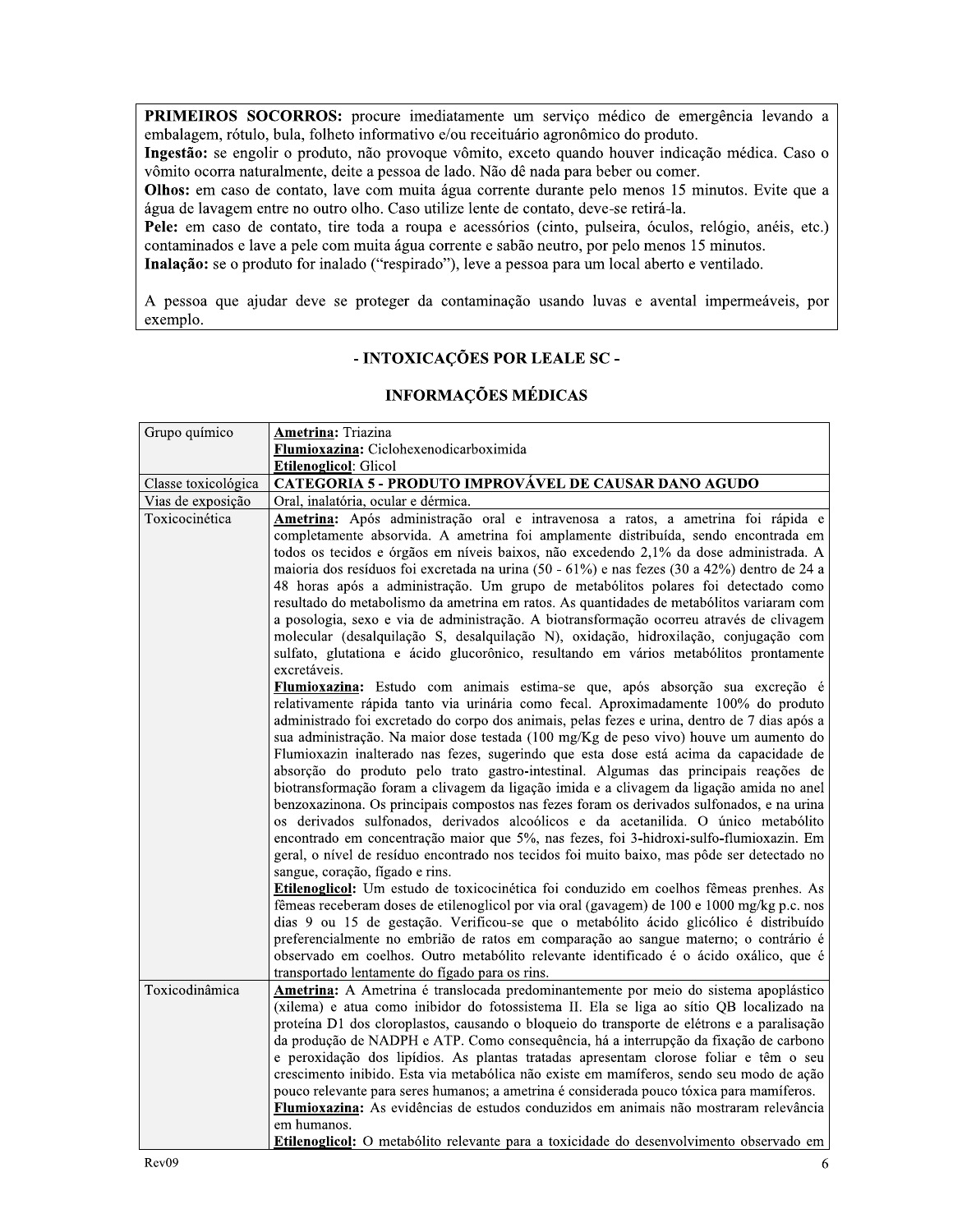|                   | ratos e camundongos, mas não em coelhos, parece ser o ácido glicólico. Os autores<br>concluíram que a insensibilidade relativa do coelho ao etilenoglicol é devido a uma menor |  |  |
|-------------------|--------------------------------------------------------------------------------------------------------------------------------------------------------------------------------|--|--|
|                   | exposição embrionária ao ácido glicólico provavelmente relacionado ao metabolismo                                                                                              |  |  |
|                   | materno e distribuição limitada ao embrião durante períodos críticos de desenvolvimento. O                                                                                     |  |  |
|                   | metabólito relevante para a nefropatia (sub) crônica é o ácido oxálico, que é transportado                                                                                     |  |  |
|                   | lentamente do fígado para os rins, onde forma cristais de Ca-oxalato. Também foram                                                                                             |  |  |
|                   | demonstradas diferenças no padrão de malformações em ratos com acúmulo de Ca-oxalato.                                                                                          |  |  |
| Sintomas e sinais | Ametrina: Toxicidade aguda: há poucos relatos de intoxicação em seres humanos que                                                                                              |  |  |
| clínicos          | mostraram baixa toxicidade aguda (diarreia, letargia e sonolência).                                                                                                            |  |  |
|                   | Em animais produziu:                                                                                                                                                           |  |  |
|                   | Sinais e sintomas                                                                                                                                                              |  |  |
|                   | Irritação leve. Não sensibilizante dérmico<br>Dérmica                                                                                                                          |  |  |
|                   | Ocular<br>Irritação leve                                                                                                                                                       |  |  |
|                   | Inalatória<br>Irritação leve                                                                                                                                                   |  |  |
|                   | Náuseas, vômitos, diarreia<br>Oral                                                                                                                                             |  |  |
|                   | Sistêmica<br>Debilidade muscular, ataxia, dispneia, perda de reflexos e sialorréia.                                                                                            |  |  |
|                   | Toxicidade crônica: não foi mutagênico e não há dados adequados para avaliar potencial                                                                                         |  |  |
|                   | carcinogênico.                                                                                                                                                                 |  |  |
|                   | Flumioxazina: Toxicidade aguda: não há relatos de sintomas de intoxicação aguda em                                                                                             |  |  |
|                   | humanos, sendo recomendada a suspensão da manipulação ou aplicação do produto, se                                                                                              |  |  |
|                   | surgirem quaisquer sintomas. Em animais produziu:                                                                                                                              |  |  |
|                   | Sinais e sintomas                                                                                                                                                              |  |  |
|                   | Irritação leve. Não sensibilizante dérmico<br>Dérmica                                                                                                                          |  |  |
|                   | Ocular<br>Irritação leve                                                                                                                                                       |  |  |
|                   | Oral                                                                                                                                                                           |  |  |
|                   | Inalatória                                                                                                                                                                     |  |  |
|                   | Alterações hepáticas.<br>Sistêmica                                                                                                                                             |  |  |
|                   | Toxicidade crônica: provavelmente não é carcinogênico para humanos (EPA).                                                                                                      |  |  |
|                   | Etilenoglicol: pode ser fatal, se ingerido.                                                                                                                                    |  |  |
|                   | A ingestão de grandes quantidades de etilenoglicol por seres humanos pode causar depressão                                                                                     |  |  |
|                   | do sistema nervoso central (SNC), seguida de efeitos cardiopulmonares e danos renais                                                                                           |  |  |
|                   | posteriores. Os únicos efeitos observados em um estudo com indivíduos expostos a baixos                                                                                        |  |  |
|                   | níveis de etilenoglicol por inalação por cerca de um mês foram irritação da garganta e do                                                                                      |  |  |
|                   |                                                                                                                                                                                |  |  |
|                   | trato respiratório superior.                                                                                                                                                   |  |  |
| Diagnóstico       | O diagnóstico deve ser estabelecido por meio de confirmação de exposição ao produto e pela                                                                                     |  |  |
|                   | presença de sintomas clínicos compatíveis. Em se apresentando sinais e sintomas indicativos                                                                                    |  |  |
|                   | de intoxicação aguda, trate o paciente imediatamente.                                                                                                                          |  |  |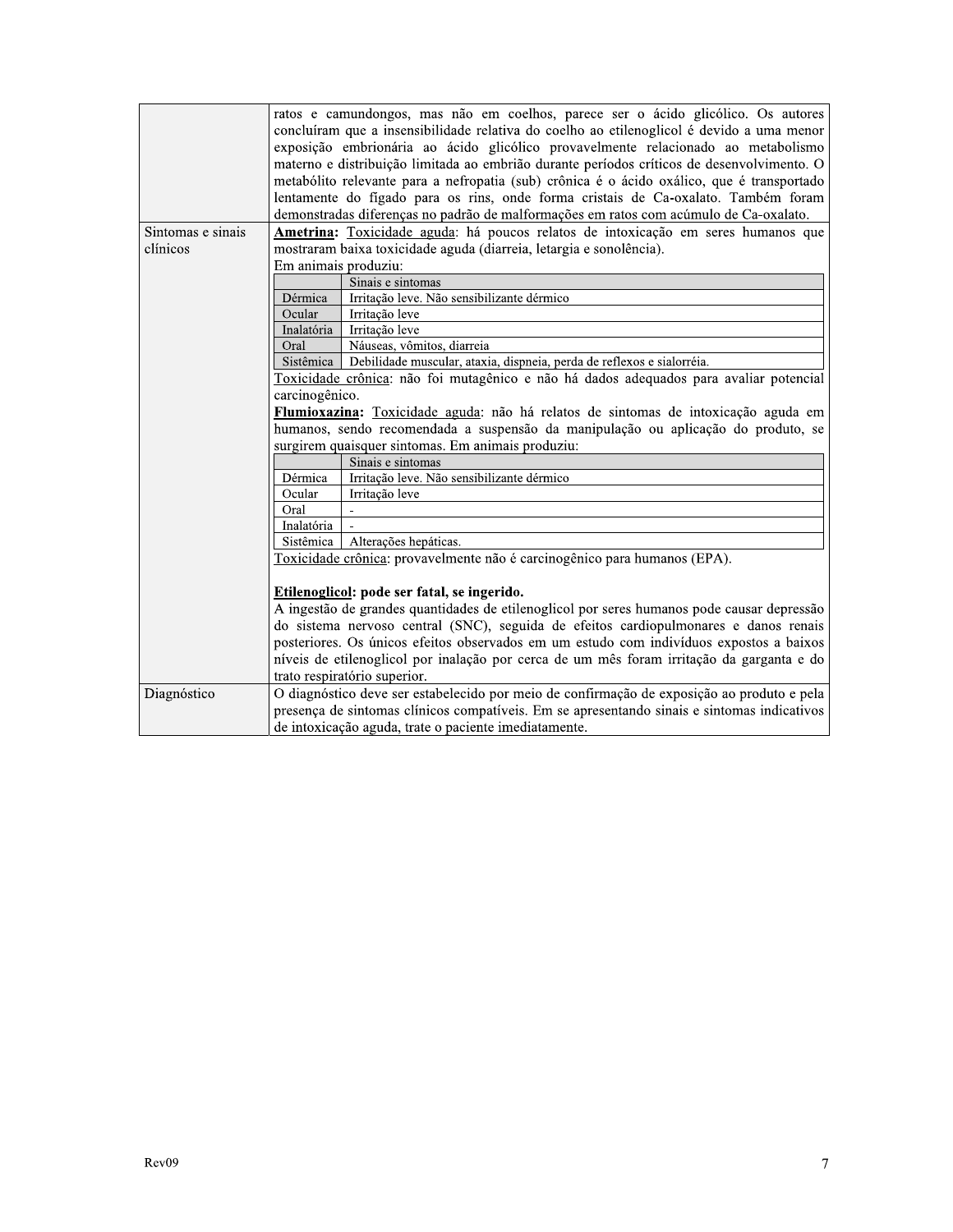| Tratamento          | Antidoto: não há antidoto específico.                                                                    |  |  |
|---------------------|----------------------------------------------------------------------------------------------------------|--|--|
|                     | Tratamento: remoção da fonte de exposição, descontaminação, proteção das vias                            |  |  |
|                     | respiratórias, de aspiração; tratamento sintomático e de suporte.                                        |  |  |
|                     | Exposição oral: em caso de ingestão de grandes quantidades do produto:                                   |  |  |
|                     | Lavagem gástrica: na maioria dos casos não é necessário.                                                 |  |  |
|                     | 1. Considere logo após ingestão de uma grande quantidade do produto (até 1 hora). Proteger               |  |  |
|                     | as vias aéreas em posição de Trendelenburg e decúbito lateral esquerdo ou por intubação                  |  |  |
|                     | endotraqueal.                                                                                            |  |  |
|                     | 2. Contraindicações: perda de reflexos protetores das vias respiratórias ou alteração de                 |  |  |
|                     | consciência em pacientes não-intubados; corrosivos e hidrocarbonetos; risco de                           |  |  |
|                     | hemorragia ou perfuração gastrointestinal.                                                               |  |  |
|                     | · Carvão ativado: se liga à maioria dos agentes tóxicos e pode diminuir a absorção                       |  |  |
|                     | sistêmica deles, se administrado logo após a ingestão (1h)                                               |  |  |
|                     | 1. Dose: suspensão (240 mL de água / 30g de carvão). Dose: 25 a 100g em adultos, 25 a 50 g               |  |  |
|                     | em crianças de (1-12 a) e 1g/kg em <1a;                                                                  |  |  |
|                     | • Não provocar vômito, se ocorrer espontaneamente não deve ser evitado.                                  |  |  |
|                     | · Fluidos intravenosos e monitorização laboratorial.                                                     |  |  |
|                     | · Emergência, suporte e tratamento sintomático: manter as vias aéreas permeáveis:                        |  |  |
|                     | aspirar secreções, administrar oxigênio e intubar se necessário. Atenção especial para                   |  |  |
|                     | parada respiratória repentina, hipotensão e arritmias. Uso de ventilação assistida se                    |  |  |
|                     | requerido. Monitorar oxigenação (oximetria ou gasometria), eletrólitos, ECG, etc.                        |  |  |
|                     | Manter internação por no mínimo 24 horas após o desaparecimento dos sintomas.                            |  |  |
|                     | Se ocorrer tosse/dipnéia, avalie quanto a irritação, bronquite ou pneumonia<br>Exposição                 |  |  |
|                     | inalatória<br>Administre oxigênio e auxilie na ventilação. Trate broncoespasmos com $\beta_2$ -agonistas |  |  |
|                     | via inalatória e corticosteroides via oral ou parenteral.                                                |  |  |
|                     | Exposição<br>Lave os olhos expostos com quantidades copiosas de água ou solução salina 0,9%, a           |  |  |
|                     | temperatura ambiente, por pelo menos 15 minutos. Se os sintomas persistirem<br>ocular                    |  |  |
|                     | encaminhar o paciente para o especialista.                                                               |  |  |
|                     | Remova as roupas contaminadas e lave a área exposta com abundante água e sabão<br>Exposição              |  |  |
|                     | dérmica<br>Encaminhar o paciente para o especialista caso a irritação ou dor persistirem.                |  |  |
|                     |                                                                                                          |  |  |
|                     | CUIDADOS para os prestadores de primeiros socorros:                                                      |  |  |
|                     | - EVITAR aplicar respiração boca-boca em caso de ingestão do produto; usar equipamento                   |  |  |
|                     | de reanimação manual (Ambú).                                                                             |  |  |
|                     | Usar equipamentos de PROTEÇÃO: para evitar contato cutâneo, ocular e inalatório com o                    |  |  |
|                     | produto.                                                                                                 |  |  |
| Contra-indicações   | A indução do vômito é contraindicada em razão do risco potencial de aspiração e pneumonite               |  |  |
|                     | química, porém, se ocorrer vômito espontâneo, manter a cabeça abaixo do nível dos quadris                |  |  |
|                     | ou em posição lateral, se o indivíduo estiver deitado, para evitar aspiração do conteúdo                 |  |  |
|                     | gástrico.                                                                                                |  |  |
| Efeitos das         | Não há a ocorrência de efeitos sinérgicos e/ou potencializadores relacionados aos diferentes             |  |  |
| interações químicas |                                                                                                          |  |  |
|                     | inertes.                                                                                                 |  |  |
|                     | Ligue para o Disque-Intoxicação: 0800-722-6001 para notificar o caso e obter informações                 |  |  |
|                     | especializadas sobre o diagnóstico e tratamento.                                                         |  |  |
|                     | Rede Nacional de Centros de Informação e Assistência Toxicológica                                        |  |  |
|                     | <b>RENACIAT - ANVISA/MS</b>                                                                              |  |  |
|                     | As Intoxicações por Agrotóxicos e Afins estão incluídas entre as Doenças e Agravos de                    |  |  |
|                     | Notificação Compulsória.                                                                                 |  |  |
|                     | Notifique o caso no Sistema de Informação de Agravos de Notificação (SINAN/MS).                          |  |  |
| ATENÇÃO             | Notifique no Sistema de Notificação em Vigilância Sanitária (Notivisa).                                  |  |  |
|                     | Telefone de Emergência da Empresa:                                                                       |  |  |
|                     | Toxiclin (Emergência Toxicológica) - 0800-0141149                                                        |  |  |
|                     | SUMITOMO CHEMICAL DO BRASIL REPRESENTAÇÕES LTDA.                                                         |  |  |
|                     | Telefone: (11) 3174-0378                                                                                 |  |  |
|                     | SAC (Solução Ágil ao Cliente): 0800-725-4011                                                             |  |  |
|                     | Endereço Eletrônico da Empresa: www.sumitomochemical.com                                                 |  |  |
|                     | Correio Eletrônico da Empresa: sac@sumitomochemical.com                                                  |  |  |

Mecanismo de Ação, Absorção e Excreção para Animais de Laboratório:<br>Vide quadro acima, item "Toxicocinética" e "Toxicodinâmica".  $Rev09$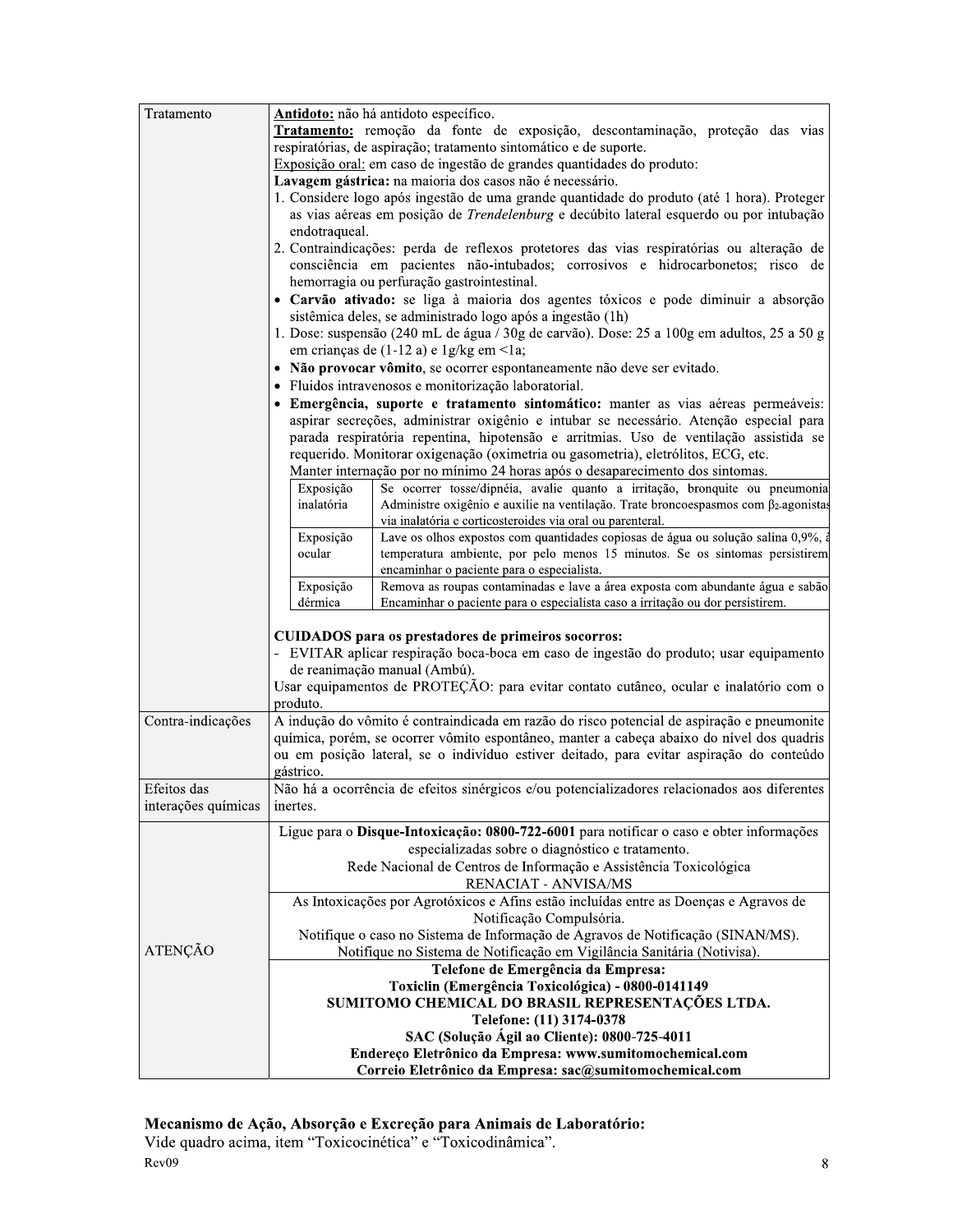#### Efeitos Agudos e Crônicos para Animais de Laboratório: **Efeitos agudos:**

- $DL_{50}$  oral em ratos: maior que 2.000 mg/Kg p.c.
- DL<sub>50</sub> cutânea em ratos: maior que 4.000 mg/Kg p.c.
- CL<sub>50</sub> inalatória: não determinada nas condições do teste.
- Corrosão/irritação cutânea em coelhos: Produto não irritante. A substância-teste aplicada na pele dos coelhos não causou nenhuma irritação cutânea. Nenhuma alteração comportamental ou clínica relacionada ao tratamento foi observada durante o período de observação.
- Corrosão/irritação ocular em coelhos: Produto pouco irritante. O produto produziu hiperemia conjuntival em 3/3 dos olhos testados. Todos os sinais de irritação retomaram ao normal na leitura em 24 horas após o tratamento para 3/3 dos olhos testados. Nenhuma alteração comportamental ou clínica relacionada ao tratamento foi notada durante o período de observação.
- Sensibilização cutânea em cobaias: O produto não é sensibilizante.
- Sensibilização respiratória: dado não disponível.
- Mutagenicidade: O produto não é mutagênico.

#### Efeitos crônicos com o produto técnico para Animais de Laboratório:

Flumioxazina: Em estudos de até 2 anos de duração, realizados com ratos, foram observadas anemia e insuficiência renal.

Ametrina: A carcinogenicidade da ametrina foi investigada em estudos a longo prazo conduzidos em ratos e camundongos por vial oral nas doses 5000, 4000 e 2000 ppm (ratos) e 0, 10, 1000 e 2000 ppm (camundongos). Os efeitos observados em ratos na dose  $\geq$  500 ppm foram diminuição do peso corpóreo, do consumo de ração e de parâmetros eritrocitários. Exceto pelo hematócrito ligeiramente reduzido em machos da maior dose, os parâmetros eritrocitários foram comparáveis aos controles no final do período de recuperação. Na dose ≥2000 ppm houve diminuição de peso corpóreo e consumo de ração, alteração do peso de órgãos como cérebro, coração, fígado, pulmão, rins, baço, ovários, testículos e timo, além de hiperplasia dos hepatócitos, hiperplasia testicular e mineralização renal relacionados à idade devido ao aumento de sobrevida dos animais. Houve também, em doses acima da dose máxima tolerada, aumento da incidência de tumores em machos (testículo, epidídimo e tireoide) e fêmeas (mamas e fígado) relacionados à idade, comparáveis ao controle histórico ou sem significância estatística (NOAEL 50 ppm, equivalente a 2,0 e 2,5 mg/kg p.c/dia para machos e fêmeas, respectivamente); em camundongos foram observadas reduções significativas nos pesos corpóreos desde do início do estudo até a semana 40 de tratamento em ambos os sexos das duas maiores doses. A incidência de lesões neoplásicas foi comparável entre os grupos controle e tratados e não foi indicativa de efeito do tratamento (NOAEL 10 ppm, correspondendo a 1,5 mg/kg p.c/dia). Com base nesses resultados, conclui-se que a ametrina não possui efeito carcinogênico. Adicionalmente, estudos in vitro e in vivo demonstraram resultados negativos para mutagenicidade. Em estudo de 2 gerações em ratos tratados com ametrina nas doses de 0; 20; 200 ou 2000 ppm, o consumo de ração, o peso corpóreo e o ganho de peso corpóreo foram significativamente reduzidos nos animais parentais na dose de 2000 ppm. Reduções significativas de nascimentos e pesos corpóreos pós-natal foram observadas em filhotes (F1) na dose de 2000 ppm. Também pareceu haver um efeito transitório no peso nos filhotes machos e fêmeas F2 na dose intermediária, relacionado ao maior número de filhotes / ninhada no grupo de dose intermediária em comparação ao grupo controle. Não houve efeitos relacionados à ametrina nos parâmetros reprodutivos, sobrevivência dos filhotes, proporção entre machos e fêmeas ou malformações nas gerações F1 ou F2. Da mesma forma, nenhum achado macroscópico ou microscópico atribuível ao tratamento foi observado nos órgãos reprodutivos. Verificouse que os pesos relativos dos testículos aumentaram significativamente nas maiores doses da geração parental e F1; no entanto, essas diferenças foram atribuídas à redução do peso corpóreo. O NOAEL reprodutivo foi 2000 ppm (146,4 mg/kg/dia para machos e 126,1 mg/kg/ dia para fêmeas), o NOAEL fetal foi 200 ppm (15,5 mg/kg p.c/dia para machos e 13,9 mg/kg p.c/dia para fêmeas). A toxicidade no desenvolvimento foi investigada por estudos em ratos e coelhos tratados com ametrina nas doses de 0, 5; 50 ou 250 mg/kg p.c/dia (ratos) e 0, 1; 10 e 60 mg/kg p.c/dia (coelhos). Em ratos tratados com a maior dose foi observada uma morte, diminuição significativa no consumo de ração, diminuição do peso corpóreo e ganho de peso corpóreo, além de incidência aumentada de hipoatividade, salivação e ptose. As mães tratadas com 50 mg/kg p.c/dia apresentaram aumento da incidência de ptose e salivação, bem como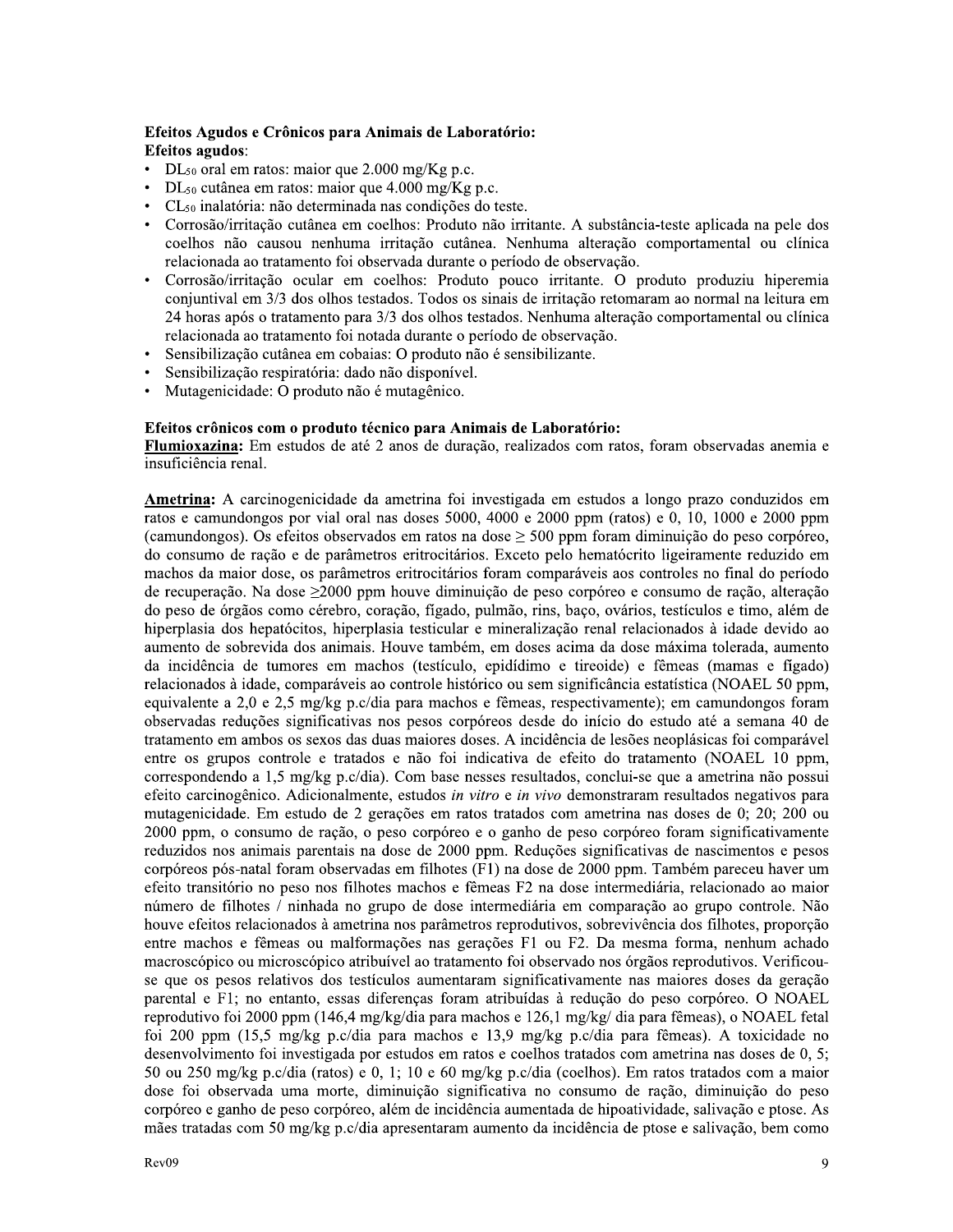diminuição significativa do consumo de ração durante os dias 8 a 10 da gestação. Não foram observados efeitos nos parâmetros reprodutivos. Da mesma forma, não foram observados achados macroscópicos ou microscópicos relacionados ao tratamento. Uma pequena variação esquelética observada nas duas maiores doses foi atribuída à toxicidade materna observada. O NOAEL materno e fetal foi de 5 mg/kg p.c/dia. Em coelhos, na maior dose, observou-se toxicidade materna evidenciada por diminuição no consumo de ração e ganho de peso corpóreo e aumento do peso do fígado. Não foram observados efeitos relacionados à ametrina na reprodução ou desenvolvimento fetal. O NOAEL materno foi de 10 mg kg p.c/dia, enquanto o NOAEL no desenvolvimento foi  $\geq 60$  mg/kg p.c/dia. Não foram observados efeitos teratogênicos nos estudos citados acima. Não há evidências em roedores, coelhos ou cães de que a ametrina ou seus metabólitos afetem adversamente o sistema imunológico em estudos agudos, subcrônicos ou crônicos. Também não foram observadas indicações de efeitos neurotóxicos em estudos de curto e longo prazo com ametrina em ratos, cães, camundongos ou coelhos.

Etilenoglicol: Ratos expostos cronicamente ao etilenoglicol pela dieta exibiram sinais de toxicidade renal e efeitos hepáticos. Um estudo realizado pelo NTP (National Toxicology Program) não identificou aumento na incidência de tumores em camundongos expostos ao etilenoglicol pela dieta. Um estudo epidemiológico sobre mortalidade por câncer renal também não indicou risco aumentado para trabalhadores expostos ao etilenoglicol, portanto o etilenoglicol não é considerado carcinogênico para humanos. Adicionalmente, não há indicação de mutagenicidade por estudos in vivo e in vitro. O etilenoglicol pode causar toxicidade no desenvolvimento caracterizada por malformações e variações esqueléticas em camundongos e ratos quando administrado por gavagem durante o período de organogênese. Por outro lado, a administração de etilenoglicol em coelhos prenhes durante a organogênese em doses de até 2000 mg/kg p.c./dia por gavagem não teve efeito sobre a progênie, enquanto a dose mais alta foi associada à mortalidade materna substancial (42%). Investigações subsequentes, tanto in vivo quanto in vitro, estabeleceram que a toxicidade do desenvolvimento do etilenoglicol em ratos está relacionada ao acúmulo de ácido glicólico no sangue e à acidose metabólica. A toxicidade do ácido glicólico, tanto in vivo quanto in vitro, é exacerbada sob condições ácidas e está relacionado a sua distribuição. Quando o etilenoglicol foi administrado a ratos e coelhos em uma dose tóxica para o desenvolvimento (1000 mg/kg p.c./dia), verificou-se que o ácido glicólico foi distribuído preferencialmente no embrião de ratos em comparação ao sangue materno; o contrário foi observado em coelhos. Investigações recentes demonstraram que a captação de ácido glicólico no embrião de ratos ocorre predominantemente por uma proteína transportadora de captação ativa específica, dependente de pH, consistente com os transportadores de monocarboxilato (MCT) ligados a prótons. Existem duas isoformas do MCT na placenta, uma isoforma de alta afinidade (MCT1) e uma isoforma de baixa afinidade (MCT4). Novos resultados indicam que a polaridade dessas isoformas no sinciciotrofoblasto da placenta de camundongos e ratos é oposta a do coelho e a da placenta humana. Portanto, propõe-se que o coelho seja a espécie mais apropriada para avaliar a toxicidade no desenvolvimento do etilenoglicol em humanos. Como tal, uma vez que o etilenoglicol não é um tóxico para o desenvolvimento no coelho, ele não é considerado tóxico para a reprodução em humanos.

# DADOS RELATIVOS À PROTEÇÃO DO MEIO AMBIENTE:

#### 1. PRECAUÇÕES DE USO E ADVERTÊNCIAS QUANTO AOS CUIDADOS DE PROTEÇÃO **AO MEIO AMBIENTE:**

Este produto é:

Altamente Perigoso ao Meio Ambiente (CLASSE I).

# MUITO PERIGOSO AO MEIO AMBIENTE (CLASSE II).

Perigoso ao Meio Ambiente (CLASSE III).

Pouco Perigoso ao Meio Ambiente (CLASSE IV).

- Este produto é ALTAMENTE PERSISTENTE no meio ambiente.
- Este produto é ALTAMENTE TÓXICO para organismos aquáticos (Algas).
- Evite a contaminação ambiental. Preserve a Natureza.
- Não utilize equipamento com vazamentos.
- Não aplique o produto na presença de ventos fortes ou nas horas mais quentes.
- Aplique somente as doses recomendadas.

 $\mathbf X$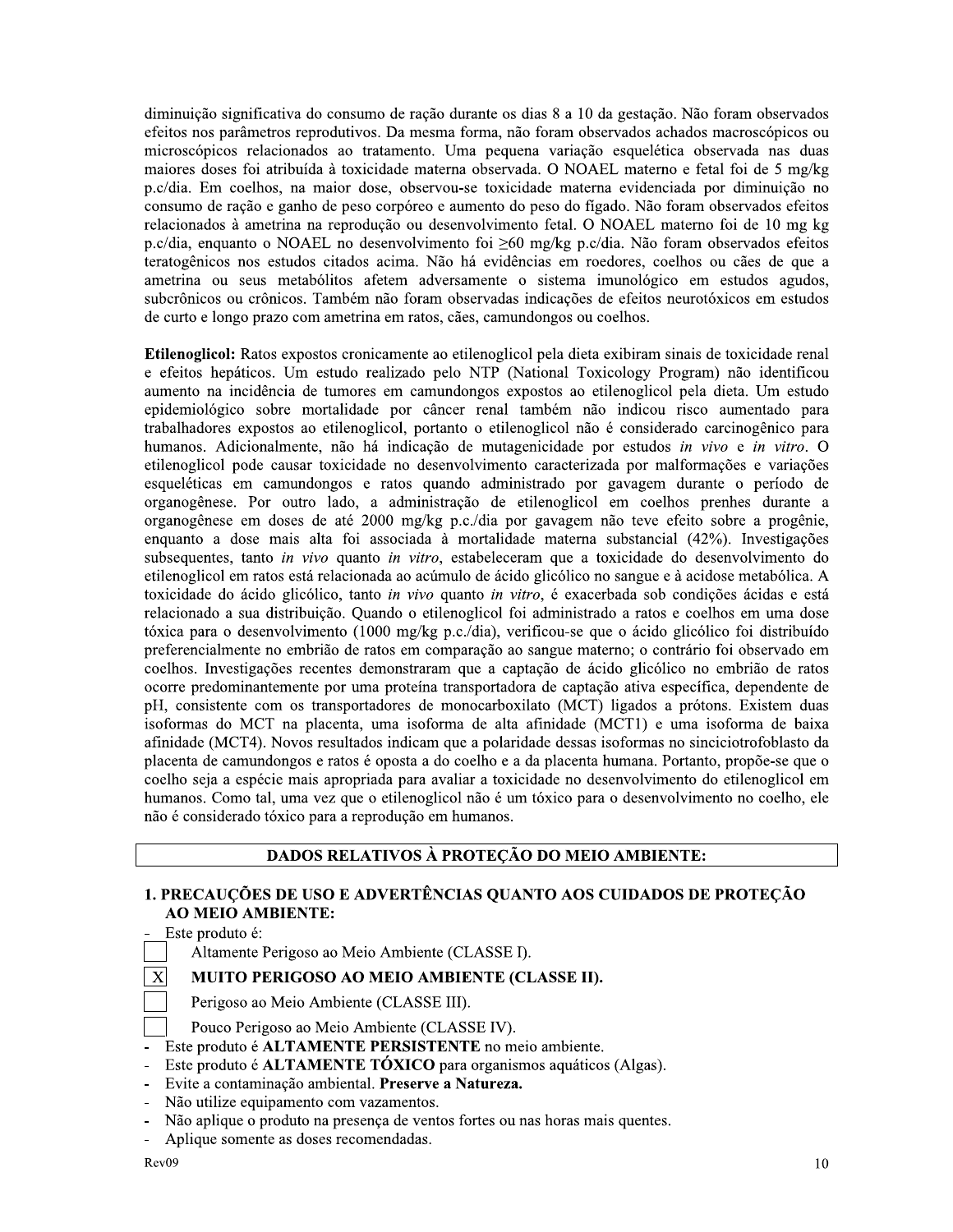- Não lave as embalagens ou equipamento aplicador em lagos, fontes, rios e demais corpos de água. Evite a contaminação da água.
- A destinação inadequada de embalagens ou restos de produtos ocasiona contaminação do solo, da água e do ar, prejudicando a fauna, a flora e a saúde das pessoas.
- Não execute aplicação aérea de agrotóxicos em áreas situadas a uma distância inferior a 500 (quinhentos) metros de povoação e de mananciais de captação de água para abastecimento público e de 250 (duzentos e cinquenta) metros de mananciais de água, moradias isoladas, agrupamentos de animais e vegetação suscetível a danos.
- Observe as disposições constantes na legislação estadual e municipal concernentes às atividades aeroagrícolas.

#### 2. INSTRUÇÕES DE ARMAZENAMENTO DO PRODUTO, VISANDO SUA CONSERVAÇÃO E PREVENÇÃO CONTRA ACIDENTES:

- Mantenha o produto em sua embalagem original, sempre fechada.
- O local deve ser exclusivo para produtos tóxicos, devendo ser isolado de alimentos, bebidas, rações ou  $\Box$ outros materiais.
- A construção deve ser de alvenaria ou de material não combustível.
- O local deve ser ventilado, coberto e ter piso impermeável.
- Coloque placa de advertência com os dizeres: CUIDADO VENENO.
- Tranque o local, evitando o acesso de pessoas não autorizadas, principalmente criancas.
- Deve haver sempre embalagens adequadas disponíveis, para envolver embalagens rompidas ou para o recolhimento de produtos vazados.
- Em caso de armazéns, deverão ser seguidas as instruções constantes da NBR 9843 da Associação Brasileira de Normas Técnicas - ABNT.
- Observe as disposições constantes da legislação estadual ou municipal.

# 3. INSTRUÇÕES EM CASO DE ACIDENTES:

- Isole e sinalize a área contaminada.
- Contate as autoridades locais competentes e a Empresa SUMITOMO CHEMICAL DO BRASIL REPRESENTAÇÕES LTDA. - telefone de Emergência: 0800-17-2020.
- Utilize equipamento de proteção individual EPI (macacão impermeável, luvas e botas de borracha, óculos protetor e máscara com filtros).
- Em caso de derrame, siga as instruções abaixo:
	- Piso pavimentado: absorver o produto com serragem ou areia, recolher o material com auxílio de uma pá e colocar em recipiente lacrado e identificado devidamente. O produto derramado não deverá mais ser utilizado. Neste caso, consulte o registrante através do telefone indicado no rótulo para a sua devolução e destinação final.
	- $\bullet$ Solo: retire as camadas de terra contaminada até atingir o solo não contaminado, recolha esse material e coloque em um recipiente lacrado e devidamente identificado. Contate a empresa registrante conforme indicado acima.
	- $\bullet$ Corpos d'água: interrompa imediatamente a captação para o consumo humano ou animal, contate o órgão ambiental mais próximo e o centro de emergência da empresa, visto que as medidas a serem adotadas dependem das proporções do acidente, das características do corpo hídrico em questão e da quantidade do produto envolvido.
- Em caso de incêndio, use extintores de água em forma de neblina, ficando a favor do vento para evitar intoxicação.

#### 4. PROCEDIMENTOS DE LAVAGEM, ARMAZENAMENTO, DEVOLUÇÃO, TRANSPORTE E DESTINAÇÃO DE EMBALAGENS VAZIAS E RESTOS DE PRODUTOS IMPRÓPRIOS PARA UTILIZAÇÃO OU EM DESUSO:

# EMBALAGEM RÍGIDA LAVÁVEL

#### **LAVAGEM DA EMBALAGEM**

Durante o procedimento de lavagem o operador deverá estar utilizando os mesmos EPI's - Equipamentos de Proteção Individual - recomendados para o preparo da calda do produto.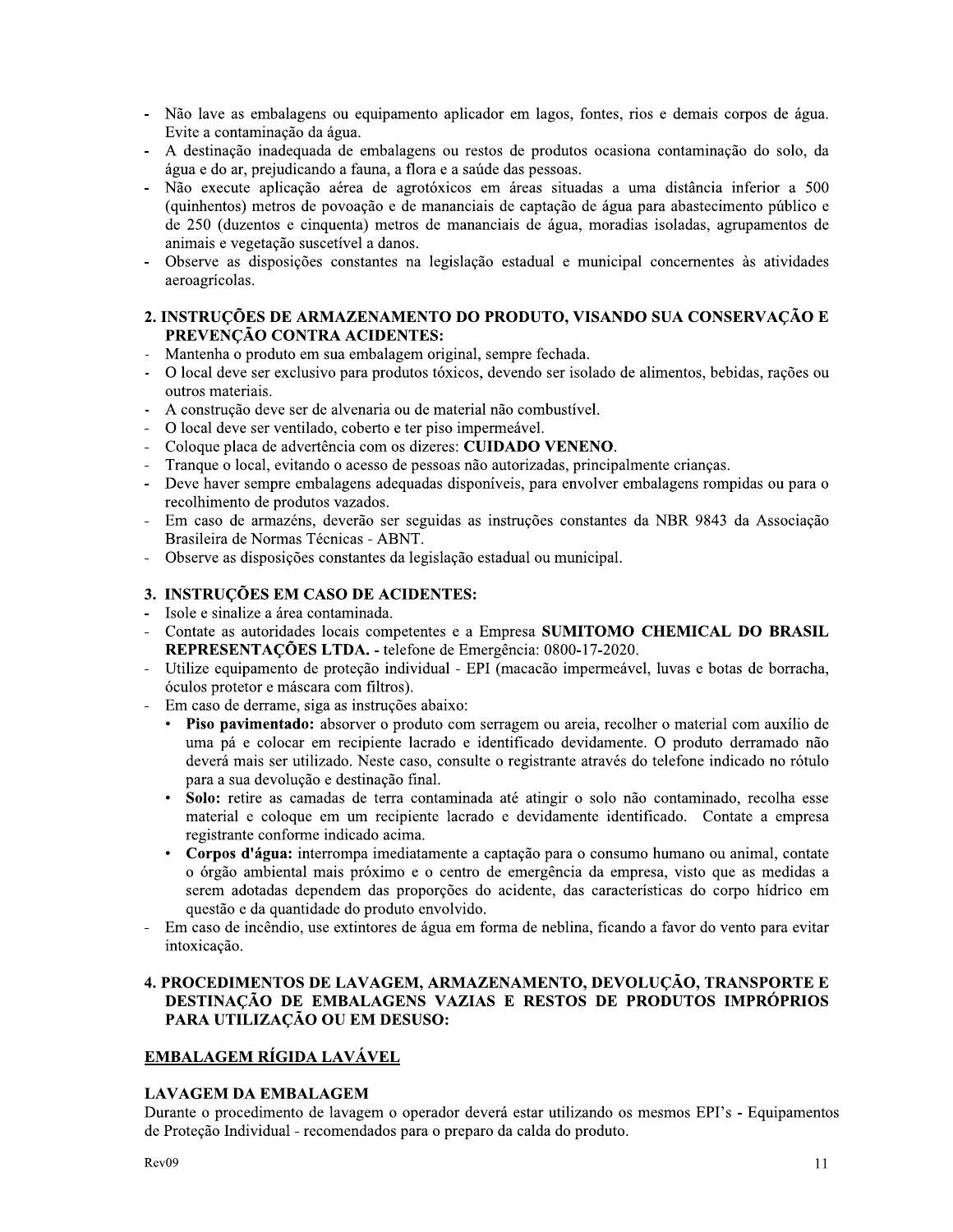#### Tríplice Lavagem (Lavagem Manual)

Esta embalagem deverá ser submetida ao processo de Tríplice Lavagem, imediatamente após o seu esvaziamento, adotando-se os seguintes procedimentos:

Esvazie completamente o conteúdo da embalagem no tanque do pulverizador, mantendo-a na posição vertical durante 30 segundos;

Adicione água limpa à embalagem até ¼ do seu volume;

Tampe bem a embalagem e agite-a, por 30 segundos;

Despeje a água de lavagem no tanque pulverizador;

Faça esta operação três vezes;

Inutilize a embalagem plástica ou metálica perfurando o fundo.

#### Lavagem sob Pressão:

Ao utilizar pulverizadores dotados de equipamentos de lavagens sob pressão seguir os seguintes procedimentos:

- Encaixe a embalagem vazia no local apropriado do funil instalado no pulverizador;
- Acione o mecanismo para liberar o jato de água;
- Direcionar o jato de água para todas as paredes internas da embalagem, por 30 segundos;
- A água de lavagem deve ser transferida para o tanque do pulverizador;
- $\overline{a}$ Inutilize a embalagem plástica ou metálica, perfurando o fundo.

Ao utilizar equipamento independente para lavagem sob pressão adotar os seguintes procedimentos:

- Imediatamente após o esvaziamento do conteúdo original da embalagem, mantê-la invertida sobre a boca do tanque de pulverização, em posição vertical, durante 30 segundos;
- Manter a embalagem nessa posição, introduzir a ponta do equipamento de lavagem sob pressão, direcionando o jato de água para todas as paredes internas da embalagem, por 30 segundos;
- Toda água de lavagem é dirigida diretamente para o tanque do pulverizador;  $\mathbb{L}$
- $\overline{a}$ Inutilize a embalagem plástica ou metálica, perfurando o fundo.

#### ARMAZENAMENTO DA EMBALAGEM VAZIA

Após a realização da Tríplice Lavagem ou Lavagem Sob Pressão, esta embalagem deve ser armazenada com tampa, em caixa coletiva, quando existente, separadamente das embalagens não lavadas.

O armazenamento das embalagens vazias, até sua devolução pelo usuário, deve ser efetuado em local coberto, ventilado, ao abrigo de chuva e com piso impermeável, ou no próprio local onde guardadas as embalagens cheias.

# DEVOLUÇÃO DA EMBALAGEM VAZIA

No prazo de até um ano da data da compra, é obrigatória a devolução da embalagem vazia, com tampa, pelo usuário, ao estabelecimento onde foi adquirido o produto ou no local indicado na nota fiscal, emitida no ato da compra.

Caso o produto não tenha sido totalmente utilizado nesse prazo e ainda estiver dentro de seu prazo de validade, será facultada a devolução da embalagem em até 6 (seis) meses após o término do prazo de validade.

O usuário deve guardar o comprovante de devolução para efeito de fiscalização, pelo prazo mínimo de um ano após a devolução da embalagem vazia

#### **TRANSPORTE**

As embalagens vazias não podem ser transportadas junto com alimentos, bebidas, medicamentos, rações, animais e pessoas.

# EMBALAGEM RÍGIDA NÃO LAVÁVEL

#### ESTA EMBALAGEM NÃO PODE SER LAVADA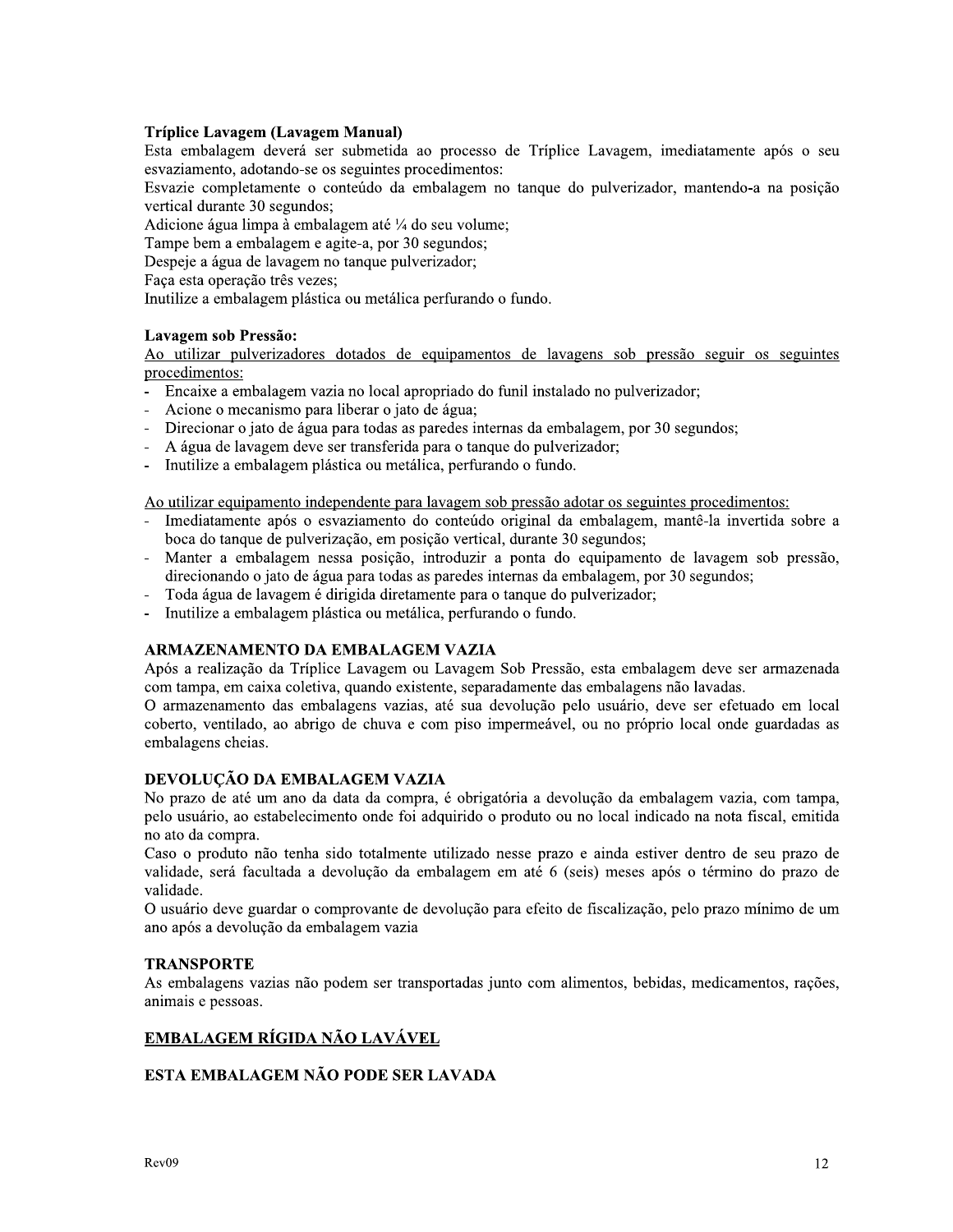#### **ARMAZENAMENTO DA EMBALAGEM VAZIA**

O armazenamento da embalagem vazia, até sua devolução pelo usuário, deve ser efetuado em local coberto, ventilado, ao abrigo de chuva e com piso impermeável, no próprio local onde são guardadas as embalagens cheias.

Essa embalagem deve ser armazenada com sua tampa, em caixa coletiva, quando existente, separadamente das embalagens lavadas.

#### DEVOLUCÃO DA EMBALAGEM VAZIA

No prazo de até um ano da data da compra, é obrigatória a devolução da embalagem vazia, com tampa, pelo usuário, ao estabelecimento onde foi adquirido o produto ou no local indicado na nota fiscal, emitida no ato da compra.

Caso o produto não tenha sido totalmente utilizado nesse prazo e ainda estiver dentro de seu prazo de validade, será facultada a devolução da embalagem em até 6 (seis) meses após o término do prazo de validade.

O usuário deve guardar o comprovante de devolução para efeito de fiscalização, pelo prazo mínimo de um ano após a devolução da embalagem vazia.

#### **TRANSPORTE**

As embalagens vazias não podem ser transportadas junto com alimentos, bebidas, medicamentos, rações, animais e pessoas.

#### EMBALAGEM SECUNDÁRIA (NÃO CONTAMINADA)

# ESTA EMBALAGEM NÃO PODE SER LAVADA

#### ARMAZENAMENTO DA EMBALAGEM VAZIA

O armazenamento da embalagem vazia, até sua devolução pelo usuário, deve ser efetuado em local coberto, ventilado, ao abrigo de chuva e com piso impermeável, no próprio local onde são guardadas as embalagens cheias.

#### DEVOLUÇÃO DA EMBALAGEM VAZIA

É obrigatória a devolução da embalagem vazia, pelo usuário, onde foi adquirido o produto ou no local indicado na nota fiscal, emitida pelo estabelecimento comercial.

#### **TRANSPORTE**

As embalagens vazias não podem ser transportadas junto com alimentos, bebidas, medicamentos, rações, animais e pessoas.

# DESTINAÇÃO FINAL DAS EMBALAGENS VAZIAS

A destinação final das embalagens vazias, após a devolução pelos usuários, somente poderá ser realizada pela Empresa Registrante ou por empresas legalmente autorizadas pelos órgãos competentes.

#### É PROIBIDO AO USUÁRIO A REUTILIZAÇÃO E A RECICLAGEM DESTA EMBALAGEM VAZIA OU O FRACIONAMENTO E REEMBALAGEM DESTE PRODUTO.

#### EFEITOS SOBRE O MEIO AMBIENTE DECORRENTES DA DESTINAÇÃO INADEQUADA DA EMBALAGEM VAZIA E RESTOS DE PRODUTOS

A destinação inadequada das embalagens vazias e restos de produtos no meio ambiente causa contaminação do solo, da água e do ar prejudicando a fauna, a flora e a saúde das pessoas.

#### PRODUTOS IMPRÓPRIOS PARA UTILIZAÇÃO OU EM DESUSO

Caso este produto venha a se tornar impróprio para utilização ou em desuso, consulte o registrante através do telefone indicado no rótulo para sua devolução e destinação final.

A desativação do produto é feita através de incineração em fornos destinados para esse tipo de operação, equipados com câmara de lavagem de gases efluentes e aprovados por órgão ambiental competente.